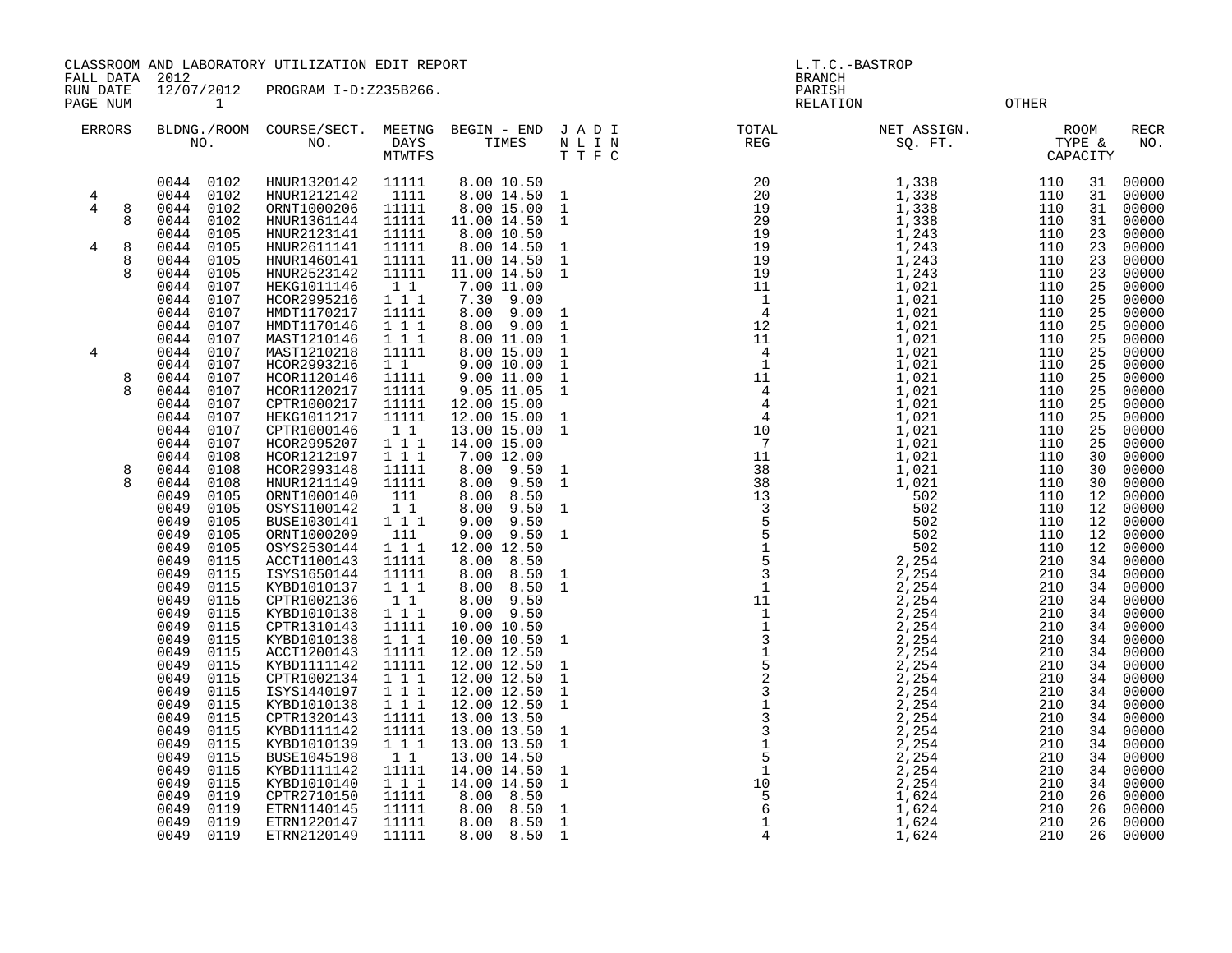CLASSROOM AND LABORATORY UTILIZATION EDIT REPORT AND REPORT THE SERVICE OF L.T.C.-BASTROP

FALL DATA 2012 BRANCH

RUN DATE 12/07/2012 PROGRAM I-D:Z235B266.<br>PAGENUM 2 PAGE NUM 2 RELATION OTHER

| <b>ERRORS</b>  |                   | NO.                          | BLDNG./ROOM COURSE/SECT.<br>NO. | MEETNG<br>DAYS<br>MTWTFS | BEGIN - END JADI<br>TIMES       | N L I N<br>T T F C             | $\frac{1}{10}$ | NET ASSIGN.<br>FRISSIGN.<br>SQ. FT.<br>CAPACITY                                                                                                                                                                                                                                             |            |          | <b>RECR</b><br>NO. |
|----------------|-------------------|------------------------------|---------------------------------|--------------------------|---------------------------------|--------------------------------|----------------|---------------------------------------------------------------------------------------------------------------------------------------------------------------------------------------------------------------------------------------------------------------------------------------------|------------|----------|--------------------|
|                |                   | 0119<br>0049<br>0049<br>0119 | ETRN2130150<br>IDEL2620192      | 11111<br>11111           | $9.00$ $9.50$<br>9.50<br>9.00   | $\overline{\phantom{0}}$       |                | $\begin{array}{l} 1, 624 \\ 1, 624 \\ 1, 624 \\ 1, 624 \\ 1, 624 \\ 1, 624 \\ 1, 624 \\ 1, 624 \\ 1, 624 \\ 1, 624 \\ 1, 624 \\ 1, 624 \\ 1, 624 \\ 1, 624 \\ 1, 624 \\ 1, 624 \\ 1, 624 \\ 1, 624 \\ 1, 624 \\ 1, 624 \\ 1, 624 \\ 1, 624 \\ 1, 624 \\ 1, 624 \\ 1, 624 \\ 1, 624 \\ 1, 6$ | 210<br>210 | 26<br>26 | 00000<br>00000     |
|                |                   | 0119<br>0049<br>0049<br>0119 | IDEL2720150<br>MATH1110151      | 11111<br>11111           | $9.00$ $9.50$<br>9.50 1<br>9.00 | $\overline{1}$                 |                |                                                                                                                                                                                                                                                                                             | 210<br>210 | 26<br>26 | 00000<br>00000     |
|                |                   | 0049<br>0119                 | CPTR1000150                     | 11                       | $9.00$ $9.50$                   | $\mathbf{1}$                   |                |                                                                                                                                                                                                                                                                                             | 210        | 26       | 00000              |
|                |                   | 0049<br>0119                 | ETRN1150147                     | 11111                    | 10.00 10.50                     |                                |                |                                                                                                                                                                                                                                                                                             | 210        | 26       | 00000              |
|                |                   | 0049<br>0119                 | ETRN2110149                     | 11111                    | 10.00 10.50 1                   |                                |                |                                                                                                                                                                                                                                                                                             | 210        | 26       | 00000              |
|                |                   | 0049<br>0119<br>0049<br>0119 | IDEL2991151<br>COMP1101150      | 11111                    | 10.00 10.50<br>12.00 12.50      | $\overline{1}$                 |                |                                                                                                                                                                                                                                                                                             | 210<br>210 | 26<br>26 | 00000<br>00000     |
|                |                   | 0049<br>0119                 | ETRN1260148                     | 11111<br>11111           | 12.00 12.50 1                   |                                |                |                                                                                                                                                                                                                                                                                             | 210        | 26       | 00000              |
|                |                   | 0049<br>0119                 | IDEL2620150                     | 11111                    | 12.00 12.50                     | $\overline{1}$                 |                |                                                                                                                                                                                                                                                                                             | 210        | 26       | 00000              |
|                |                   | 0049<br>0119                 | COMP1110150                     | 11111                    | 13.00 13.50                     |                                |                |                                                                                                                                                                                                                                                                                             | 210        | 26       | 00000              |
|                |                   | 0049<br>0119                 | ETRN1210147                     | 11111                    | 13.00 13.50                     | $\overline{1}$                 |                |                                                                                                                                                                                                                                                                                             | 210        | 26       | 00000              |
|                |                   | 0049<br>0119<br>0049<br>0119 | ETRN2130150<br>ETRN2140192      | 11111<br>11111           | 13.00 13.50<br>13.00 13.50      | $\mathbf{1}$<br>$\mathbf{1}$   |                |                                                                                                                                                                                                                                                                                             | 210<br>210 | 26<br>26 | 00000<br>00000     |
|                |                   | 0049<br>0119                 | ETRN2130150                     | 11111                    | 14.00 14.50                     |                                |                |                                                                                                                                                                                                                                                                                             | 210        | 26       | 00000              |
|                |                   | 0049<br>0119                 | ETRN2140192                     | 11111                    | 14.00 14.50 1                   |                                |                |                                                                                                                                                                                                                                                                                             | 210        | 26       | 00000              |
|                |                   | 0049<br>0119                 | IDEL2620198                     | 11111                    | 14.00 14.50                     | $\mathbf{1}$                   |                |                                                                                                                                                                                                                                                                                             | 210        | 26       | 00000              |
|                |                   | 0049<br>0123                 | DVEN0090094                     | 11111                    | 8.00<br>8.50                    |                                |                |                                                                                                                                                                                                                                                                                             | 210        | 20       | 00000              |
|                |                   | 0049<br>0123<br>0049<br>0123 | DVEN0091112<br>DVMA0090064      | 11111                    | 8.00 8.50<br>8.50<br>8.00       | $\overline{1}$<br><sup>1</sup> |                |                                                                                                                                                                                                                                                                                             | 210<br>210 | 20<br>20 | 00000<br>00000     |
|                |                   | 0049<br>0123                 | DVRE0090117                     | 11111<br>11111           | 9.50<br>9.00                    |                                |                |                                                                                                                                                                                                                                                                                             | 210        | 20       | 00000              |
|                |                   | 0049<br>0123                 | OSYS1100143                     | 111                      | $9.00$ $9.50$ 1                 |                                |                |                                                                                                                                                                                                                                                                                             | 210        | 20       | 00000              |
|                |                   | 0049<br>0123                 | JOBS2450145                     | $1\quad1$                | 9.00 10.50                      |                                |                |                                                                                                                                                                                                                                                                                             | 210        | 20       | 00000              |
|                |                   | 0049<br>0123                 | DVMA0090066                     | 11111                    | 10.00 10.50                     | $\mathbf{1}$                   |                |                                                                                                                                                                                                                                                                                             | 210        | 20       | 00000              |
|                |                   | 0049<br>0123<br>0049<br>0123 | CSRV1000140<br>DVEN0090107      | 111<br>11111             | 10.00 10.50<br>12.00 12.50      | $\mathbf{1}$                   |                |                                                                                                                                                                                                                                                                                             | 210<br>210 | 20<br>20 | 00000<br>00000     |
|                |                   | 0049<br>0123                 | DVRE0090119                     | 11111                    | 12.00 12.50 1                   |                                |                |                                                                                                                                                                                                                                                                                             | 210        | 20       | 00000              |
|                |                   | 0049<br>0123                 | CSRV1000141                     | 1 1 1                    | 13.00 13.50                     |                                |                |                                                                                                                                                                                                                                                                                             | 210        | 20       | 00000              |
| 4              |                   | 0049<br>0131                 | WELD1110045                     | 11111                    | 8.00 15.00                      |                                |                |                                                                                                                                                                                                                                                                                             | 210        | 40       | 00000              |
| 4              |                   | 0049<br>0131                 | WELD1120047                     | 11111                    | 8.00 15.00                      | $\mathbf{1}$                   |                |                                                                                                                                                                                                                                                                                             | 210        | 40       | 00000              |
| 4<br>4         | 8                 | 0049<br>0131<br>0049<br>0131 | WELD1130046<br>WELD1140046      | 11111<br>11111           | 8.00 15.00                      | $\mathbf 1$<br>$\mathbf{1}$    |                |                                                                                                                                                                                                                                                                                             | 210<br>210 | 40<br>40 | 00000<br>00000     |
| 4              | 8                 | 0049<br>0131                 | WELD1210046                     | 11111                    | 8.00 15.00<br>8.00 15.00        | <sup>1</sup>                   |                |                                                                                                                                                                                                                                                                                             | 210        | 40       | 00000              |
| $\overline{4}$ | 8                 | 0049<br>0131                 | WELD1310048                     | 11111                    | 8.00 15.00                      | $1\,$                          |                |                                                                                                                                                                                                                                                                                             | 210        | 40       | 00000              |
| 4              | 8                 | 0049<br>0131                 | WELD1410046                     | 11111                    | 8.00 15.00                      | $\mathbf 1$                    |                |                                                                                                                                                                                                                                                                                             | 210        | 40       | 00000              |
| 4              | 8                 | 0049<br>0131                 | WELD1411047                     | 11111                    | 8.00 15.00                      | $\mathbf{1}$                   |                |                                                                                                                                                                                                                                                                                             | 210        | 40       | 00000              |
| 4<br>4         | 8<br>8            | 0049<br>0131<br>0049<br>0131 | WELD1412048<br>WELD1420049      | 11111<br>11111           | 8.00 15.00<br>8.00 15.00        | $\mathbf{1}$<br>$\mathbf{1}$   |                |                                                                                                                                                                                                                                                                                             | 210<br>210 | 40<br>40 | 00000<br>00000     |
| 4              | 8                 | 0131<br>0049                 | WELD1510051                     | 11111                    | 8.00 15.00                      | $\mathbf{1}$                   |                |                                                                                                                                                                                                                                                                                             | 210        | 40       | 00000              |
| 4              | 8                 | 0049<br>0131                 | WELD1511051                     | 11111                    | 8.00 15.00                      | $\mathbf{1}$                   |                |                                                                                                                                                                                                                                                                                             | 210        | 40       | 00000              |
| 4              | 8                 | 0049<br>0131                 | WELD1512052                     | 11111                    | 8.00 15.00                      | $\mathbf{1}$                   |                |                                                                                                                                                                                                                                                                                             | 210        | 40       | 00000              |
| 4              | 8                 | 0131<br>0049                 | WELD2110049                     | 11111                    | 8.00 15.00                      | $\mathbf{1}$                   |                |                                                                                                                                                                                                                                                                                             | 210        | 40       | 00000              |
| 4              | 8<br>8            | 0131<br>0049                 | WELD2111049                     | 11111                    | 8.00 15.00                      | $\mathbf{1}$<br>$\mathbf{1}$   |                |                                                                                                                                                                                                                                                                                             | 210        | 40       | 00000              |
| 4<br>4         | 8                 | 0049<br>0131<br>0049<br>0131 | WELD2210049<br>WELD2221053      | 11111<br>11111           | 8.00 15.00<br>8.00 15.00        | $\mathbf{1}$                   |                |                                                                                                                                                                                                                                                                                             | 210<br>210 | 40<br>40 | 00000<br>00000     |
| 4              | 8                 | 0131<br>0049                 | WELD2230050                     | 11111                    | 8.00 15.00                      | $\mathbf{1}$                   |                |                                                                                                                                                                                                                                                                                             | 210        | 40       | 00000              |
| 4              | 8                 | 0049<br>0131                 | WELD2310050                     | 11111                    | 8.00 15.00                      | $\mathbf{1}$                   |                |                                                                                                                                                                                                                                                                                             | 210        | 40       | 00000              |
| 4              | 8                 | 0049<br>0131                 | WELD2311050                     | 11111                    | 8.00 15.00                      | $\mathbf 1$                    |                |                                                                                                                                                                                                                                                                                             | 210        | 40       | 00000              |
|                | 8<br>$\mathsf{R}$ | 0049<br>0131                 | WELD1110043                     | 11111                    | 12.00 15.00                     | $\mathbf{1}$<br>$\mathbf{1}$   |                | 2,480<br>2,480                                                                                                                                                                                                                                                                              | 210        | 40<br>40 | 00000<br>00000     |
|                |                   | 0131<br>0049                 | WELD1210043                     | 11111                    | 12.00 15.00                     |                                |                |                                                                                                                                                                                                                                                                                             | 210        |          |                    |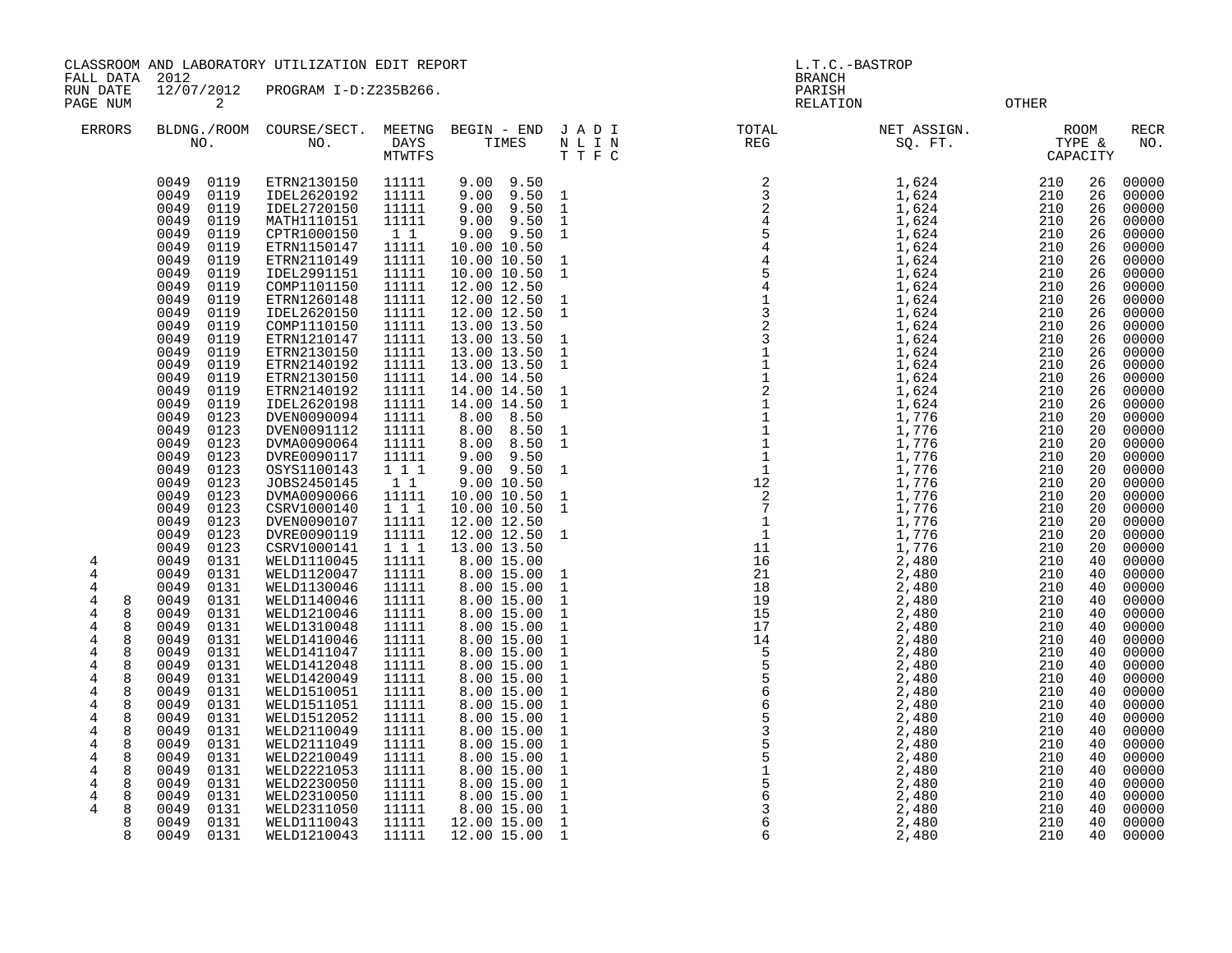| FALL DATA<br>RUN DATE<br>PAGE NUM | 2012                         | 12/07/2012                   |                                                          | CLASSROOM AND LABORATORY UTILIZATION EDIT REPORT<br>PROGRAM I-D:Z235B266. |                                                          |                         |              | L.T.C.-BASTROP<br><b>BRANCH</b><br>PARISH<br>RELATION | OTHER                    |                                   |                                  |
|-----------------------------------|------------------------------|------------------------------|----------------------------------------------------------|---------------------------------------------------------------------------|----------------------------------------------------------|-------------------------|--------------|-------------------------------------------------------|--------------------------|-----------------------------------|----------------------------------|
| <b>ERRORS</b>                     | BLDNG./ROOM<br>NO.           |                              | COURSE/SECT.<br>NO.                                      | MEETNG<br>DAYS<br>MTWTFS                                                  | BEGIN<br>- END<br>TIMES                                  | JADI<br>NLIN<br>T T F C | TOTAL<br>REG | NET ASSIGN.<br>SQ. FT.                                |                          | <b>ROOM</b><br>TYPE &<br>CAPACITY | RECR<br>NO.                      |
|                                   | 0049<br>0049<br>0049<br>0049 | 0131<br>0131<br>0131<br>0131 | WELD1410043<br>WELD1411044<br>WELD1412045<br>BIOL 101050 | 11111<br>11111<br>11111                                                   | 12.00 15.00<br>12.00 15.00<br>12.00 15.00<br>17.00 19.30 |                         |              | 2,480<br>2,480<br>2,480<br>2,480                      | 210<br>210<br>210<br>210 | 40<br>40<br>40<br>40              | 00000<br>00000<br>00000<br>00000 |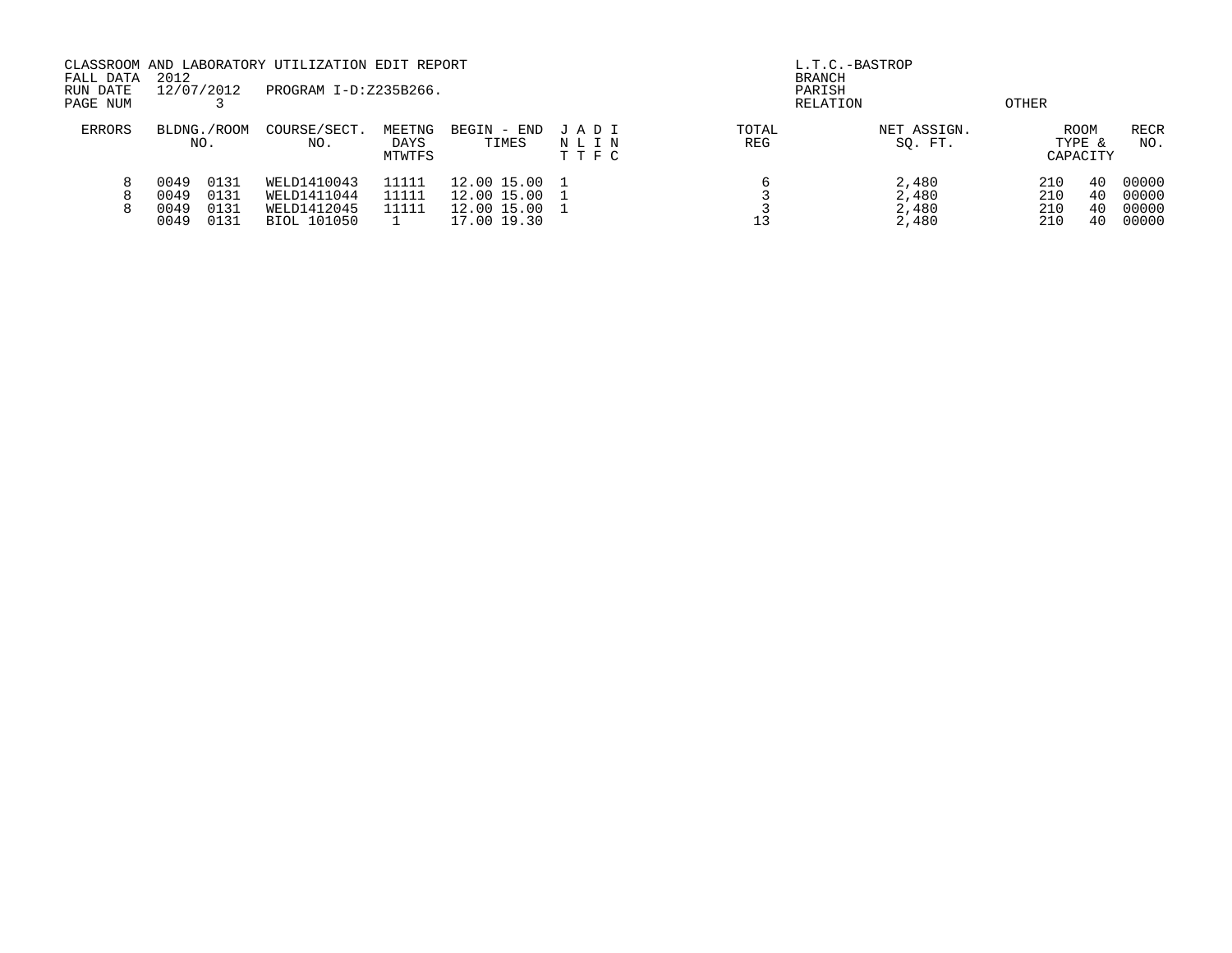## E R R O R P A G E L.T.C.-BASTROP

- ERROR 1 CLASS AND LABORATORY UTILIZATION FILE DOES NOT MATCH WITH BLDGS AND ROOMS FILE. THE ROOM, BUILDING, AND CLASS FILES MUST ALL MATCH. IF THE ROOM NUMBER ON THE UTILIZATION IS CORRECT, THE ROOM SHOULD TO BE ADDED TO THE ROOM FILE.
- ERROR 2 THERE SHOULD BE AT LEAST ONE ENTRY IN THE DAYS-OF-WEEK-COURSE-MEETS FIELD.
- ERROR 3 BEGIN-END-TIME FIELDS MUST BE BETWEEN 06.00 AND 23.00
- ERROR 4 WARNING CLASS TIME EXCEEDS 5 HOURS. 24

- ERROR 5 ROOM TYPE INVALID FOR TEACHING CLASS, CLASSES CANNOT BE SCHEDULED IN ROOMS DESIGNATED AS CIRCULATION, CUSTODIAL OR MECHANICAL.
- ERROR 7 THE TOTAL REGISTRANTS FIELD MUST NOT BE BLANK OR ZEROS
- ERROR 8 WARNING EXCEEDS THE CAPACITY OF THE ROOM BY 50% (IF THIS IS A JOINT CLASS ITS REGISTRANTS ARE INCLUDED). 31 PLEASE CHECK THE CAPACITY OF THE ROOM AS IT APPEARS ON THE ROOM FILE.
- ERROR 9 UNLESS THERE IS A JOINT CLASS, ALTERNATE WEEKS OR INCONSISTENT MEETING TIMES, THERE SHOULD BE NO DUPLICATES.

| TOTAL ERRORS (INCLUDING WARNINGS)                                  |     |
|--------------------------------------------------------------------|-----|
| TOTAL NUMBER OF RECORDS READ                                       | 106 |
| TOTAL NUMBER OF RECORDS ACCEPTED FOR SPACE UTILIZATION COMPUTATION | 106 |
| NUMBER OF JOINT-CLASS RECORDS                                      | 76  |
| NUMBER OF ALTERATE WEEKS RECORDS                                   |     |
| NUMBER OF DIFFERENT TIMES RECORDS                                  |     |

NUMBER OF INCONSISTENT RECORDS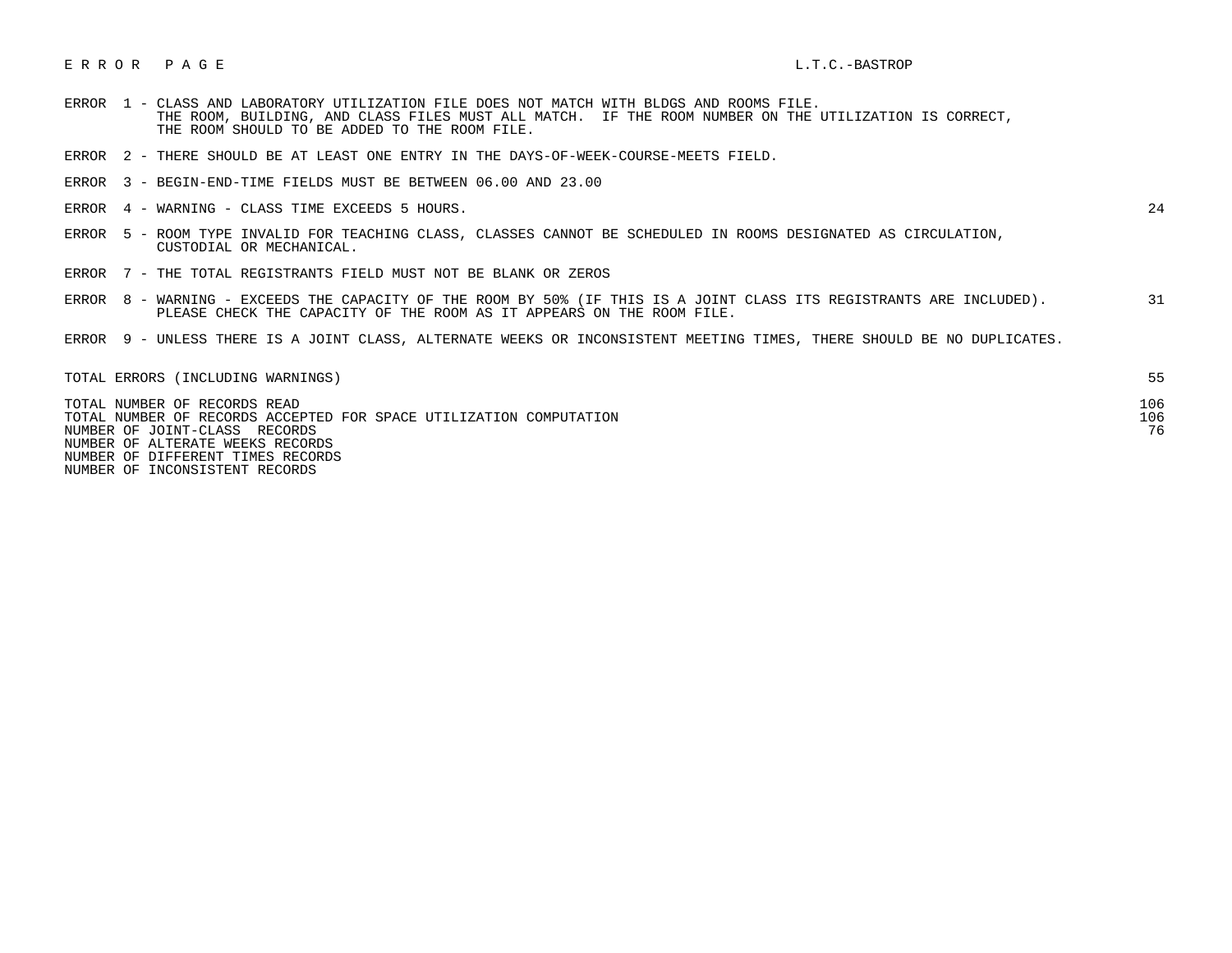|                                                                                      | DAY USE         | NIGHT USE       | TOTAL           |  |
|--------------------------------------------------------------------------------------|-----------------|-----------------|-----------------|--|
|                                                                                      | $(0600 - 1700)$ | $(1700 - 2300)$ | $(0600 - 2300)$ |  |
| *CLASSROOM FACILITIES                                                                |                 |                 |                 |  |
| TOTAL NUMBER OF ROOMS                                                                |                 |                 | 7               |  |
| TOTAL NUMBER OF STATIONS (CAPACITY)                                                  |                 |                 | 149             |  |
| WEEKLY STUDENT CONTACT HOURS                                                         | 5544            |                 | 5544            |  |
| WEEKLY TOTAL OF ROOMS AVAILABLE - COUNTED IN HALF HOUR INCREMENTS                    | 630             | 350             | 980             |  |
| WEEKLY TOTAL OF ROOMS IN USE - COUNTED IN HALF HOUR INCREMENTS                       | 607             |                 | 607             |  |
| WEEKLY TOTAL OF STUDENT STATIONS AVAILABLE - COUNTED IN HALF HOUR INCREMENTS         | 13410           | 7450            | 20860           |  |
| WEEKLY TOTAL OF STATIONS AVAILABLE IN ROOMS IN USE - COUNTED IN HALF HOUR INCREMENTS | 15505           |                 | 15505           |  |
| WEEKLY TOTAL OF STATIONS IN USE - COUNTED IN HALF HOUR INCREMENTS                    | 11089           |                 | 11089           |  |
| PERCENT OF ROOMS IN USE TO ROOMS AVAILABLE                                           | 96.3            | . 0             | 61.9            |  |
| PERCENT OF STATIONS IN USE TO STATIONS AVAILABLE                                     | 82.7            | . 0             | 53.2            |  |
| PERCENT OF STATIONS IN USE TO STATIONS AVAILABLE IN OCCUPIED ROOMS                   | 71.5            | $\cdot$ 0       | 71.5            |  |
|                                                                                      |                 |                 |                 |  |
|                                                                                      | DAY USE         | NIGHT USE       | TOTAL           |  |
|                                                                                      | $(0600 - 1700)$ | $(1700 - 2300)$ | $(0600 - 2300)$ |  |
| <b>CLASSROOM</b>                                                                     |                 |                 |                 |  |
| TOTAL NUMBER OF ROOMS                                                                |                 |                 | 7               |  |
| TOTAL NUMBER OF STATIONS (CAPACITY)                                                  |                 |                 | 149             |  |
| WEEKLY STUDENT CONTACT HOURS                                                         | 5544            |                 | 5544            |  |
| WEEKLY TOTAL OF ROOMS AVAILABLE - COUNTED IN HALF HOUR INCREMENTS                    | 630             | 350             | 980             |  |
| WEEKLY TOTAL OF ROOMS IN USE - COUNTED IN HALF HOUR INCREMENTS                       | 607             |                 | 607             |  |
| WEEKLY TOTAL OF STUDENT STATIONS AVAILABLE - COUNTED IN HALF HOUR INCREMENTS         | 13410           | 7450            | 20860           |  |
| WEEKLY TOTAL OF STATIONS AVAILABLE IN ROOMS IN USE - COUNTED IN HALF HOUR INCREMENTS | 15505           |                 | 15505           |  |
| WEEKLY TOTAL OF STATIONS IN USE - COUNTED IN HALF HOUR INCREMENTS                    | 11089           |                 | 11089           |  |
| PERCENT OF ROOMS IN USE TO ROOMS AVAILABLE                                           | 96.3            | $\cdot$ 0       | 61.9            |  |
| PERCENT OF STATIONS IN USE TO STATIONS AVAILABLE                                     | 82.7            | . 0             | 53.2            |  |
| PERCENT OF STATIONS IN USE TO STATIONS AVAILABLE IN OCCUPIED ROOMS                   | 71.5            | $\cdot$ 0       | 71.5            |  |